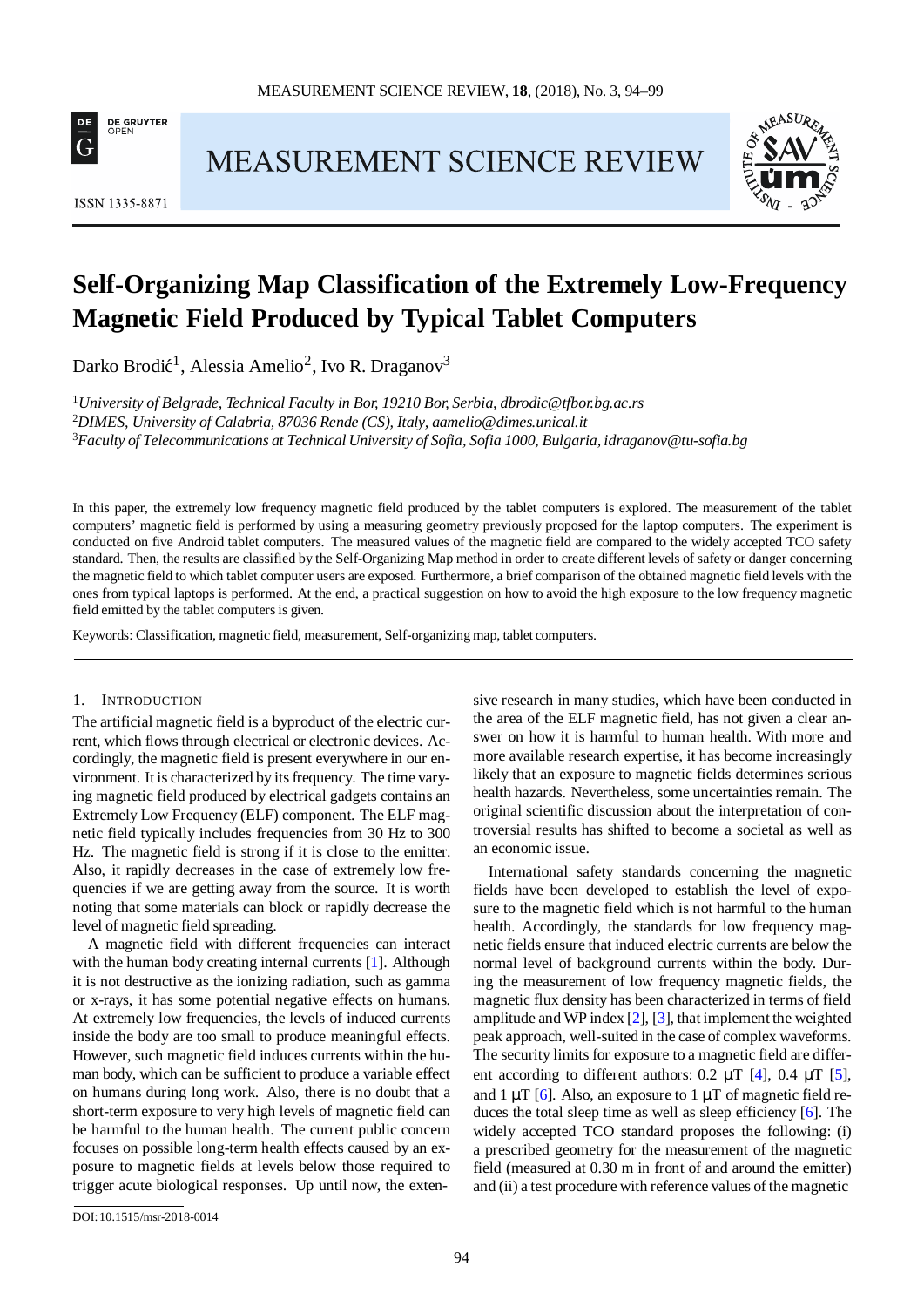flux density in the frequency region between 5 Hz and 2 kHz [\[7\]](#page-5-6).

A tablet computer, tablet for short, represents a mobile computer, which includes a touchscreen display, circuitry, and battery. Also, it is equipped with sensors, cameras, a microphone, and an accelerometer. The touchscreen display typically uses finger recognition to replace the mouse and keyboard. The keyboard is given as a pop-up virtual keyboard which is used for typing. The tablet can also include some physical buttons. They are used for basic features such as speaker volume and power, and ports for network communications and battery charging. The tablet is usually characterized by screen size. It is supposed that the tablets incorporate a screen from 7" to 10" wide.

In this paper, we pay special attention to the ELF magnetic field produced by the tablets. Hence, an experiment is conducted in order to measure, evaluate, and classify the ELF magnetic field to which the users are exposed. Accordingly, the high frequency magnetic field from the tablets' components like WIFI, 3G/4G or similar is out of the scope of this paper. To the best of our knowledge, this is one of the first studies that analyze this problem. It has great importance because of the wide-spreading of the tablets among the younger population. It is worth noting that the experiment is conducted on typical tablets. It means that we tested 5 tablets with screens from 7" to 10" wide, working in the "normal" operating condition. This condition means that the tablets are only used for Internet browsing. The tested tablets operate under the most widely spread tablet operating system, i.e. Android. In this way, we test the tablets in similar or the same conditions. The tablets are usually made of gorilla glass material at their top, and of plastic material at their bottom. At the end, we make the assumption that the users' hands are in close contact with the touch area as well as its back. Hence, we accustom the measuring geometry to this way of using the tablets.

The rest of the paper is organized as follows. Section 2 describes the elements of the measuring method, the measuring equipment, the proposed measuring geometry, and the experiment. Section 3 gives the results of the measured ELF magnetic field. Section 4 explains the classification technique, which will be used for the classification of the obtained measurement results. Section 5 presents the classification of the measurement results in order to establish the dangerous and safe levels of the magnetic field. At the end, Section 6 draws the conclusions.

## 2. METHODS AND MATERIALS

## *2.1. Magnetic fields*

In the normal operating condition, the inner components of the tablet are supplied by a current *I*. In this way, the current *I* flows through these electronic or electrical components inducing a magnetic field. This magnetic field is registered and measured by measuring devices. Usually, these devices register the scalar components of the magnetic induction: *Bx*,  $B_y$ , and  $B_z$  as well as the Root Mean Square (RMS) of the

magnetic induction *B*, which is calculated as:

$$
B = \overline{B_x + B_y + B_z}.
$$
 (1)

#### *2.2. Measuring devices*

The magnetic field measurement is performed by the measuring device Lutron EMF-828 with separate probe, which includes the sensing head as well as the spectrum analyzer AARONIA NF-5030.

Lutron EMF-828 measures the scalar components of the magnetic induction  $B_x$ ,  $B_y$ , and  $B_z$  in the range between 0.01 *µ*T and 2 mT. It is measured in the ELF range, i.e. between 30 and 300 Hz. The device has three measurement extents: 20  $\mu$ T, 200  $\mu$ T, and 2 mT. The precision of the measurement is of the order of 0.01  $\mu$ T for the measurement extent of 20  $\mu$ T, 0.1  $\mu$ T for the measurement extent of 200  $\mu$ T, and 1  $\mu$ T for the measurement extent of 2 mT. Also, the measurement is confirmed by the measuring device AARONIA NF-5030. This device registers the minimum, maximum, average, and RMS magnetic induction in the range between 1 pT and 2 mT. It covers the full ELF range between 1 Hz and 30 MHz. It has six predefined measurement extents in the given frequency range. However, each user can adjust the measuring device in order to register the magnetic field amplitude in a customdefined frequency measurement range.

## *2.3. The measuring geometry*

The method consists of measuring the ELF magnetic field produced by the tablet computers. The measuring geometry consists of 22 measurement points on the surface of and around the tablet. It is an integration of the previously proposed measuring geometry for portable computers [\[8\]](#page-5-7), [\[9\]](#page-5-8) and an improvement of the measuring geometry proposed in the TCO standard [\[7\]](#page-5-6). The magnetic field is measured: (i) at nine different positions at the tablet touchscreen at the top, (ii) at nine different positions at the bottom of the tablet, and (iii) at four positions around the tablet (30 cm away from the edge of the tablet). This measuring geometry is chosen as a considerable extension to the TCO proposed measuring geometry [\[7\]](#page-5-6). We have strong reasons to accept the new proposed measuring geometry because of the typical way of using the tablet. Usually, the tablet users are in direct and constant contact with the top and the bottom part of the tablet with their fingers. Hence, the geometry proposed by TCO does not give a real condition of the exposure of the tablet users to the magnetic field. Fig. [1](#page-2-0) shows the measuring positions at the top and bottom of the tablet computer.

#### *2.4. Experiment*

The experiment was conducted on 5 different tablet computers. All tablets use the Android operating system. The tablets are tested in their typical working condition, i.e. during Internet browsing. The magnetic field is measured ten times at the measuring positions: (i) at the top: tbmp1 ... tbmp9 (top body measurement point - tbmp), (ii) at the bottom: bbmp1 ... bbmp9 (bottom body measurement point - bbmp) [\[8\]](#page-5-7), [\[9\]](#page-5-8),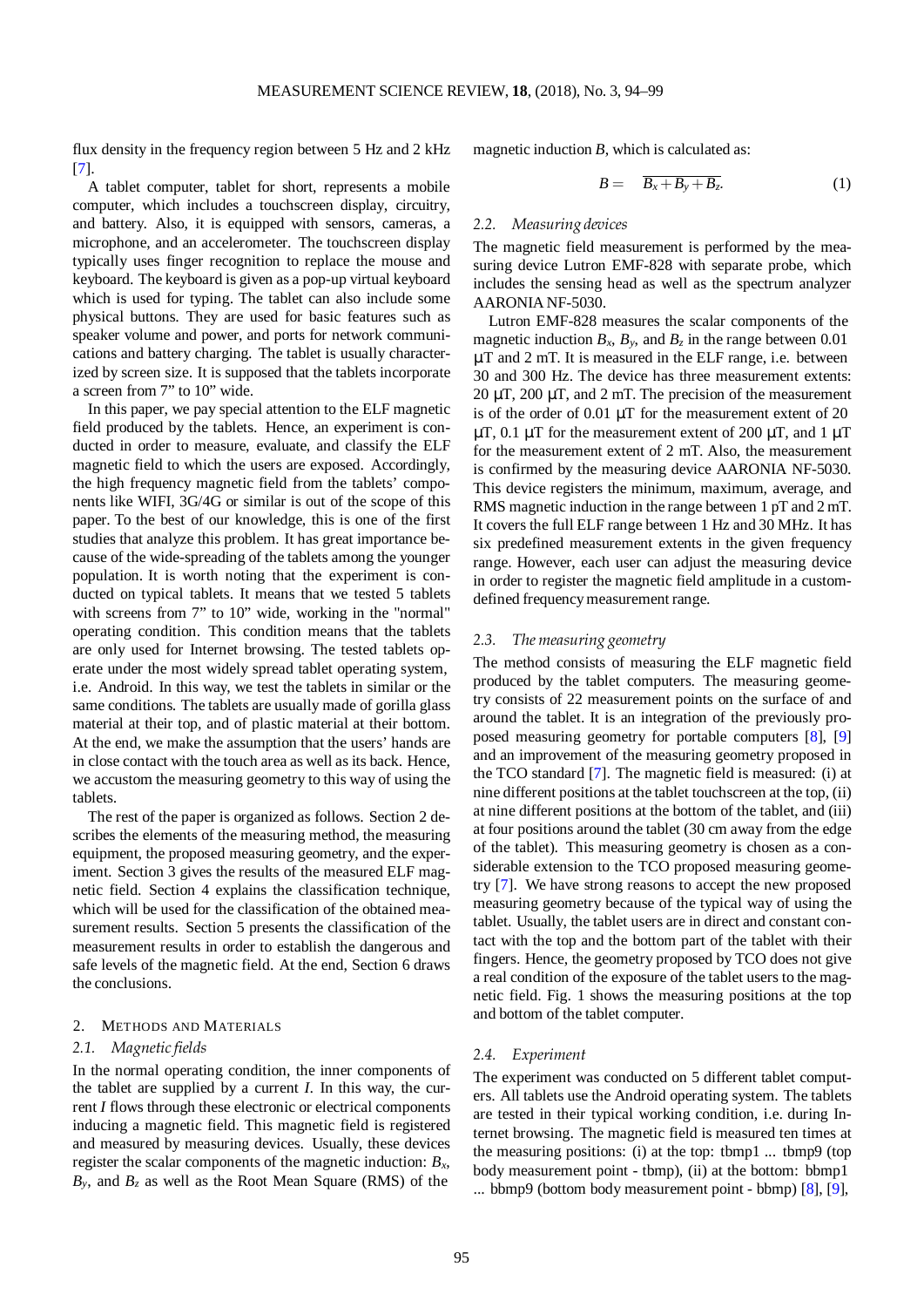

<span id="page-2-0"></span>Fig. 1. Measuring positions of the tablet: (a) at the top (tbmp1,...,tbmp9), (b) at the bottom (bbmp1,...,bbmp9), (c) 30 cm away from the edge of the tablet  $(t1,b1,11,r1)$ 

and (iii) at four measuring positions away from the edge of the tablet (t1,b1,l1,r1). The average values of the measurement are used as reference. Hence, we measure the magnetic field of the tablets at no distance from the touchscreen display or its bottom. We make this assumption taking into account the typical use of the tablet where the users' fingers are posi-tioned on its top and/or bottom parts all the time. Fig. [2](#page-2-1) shows a typical way of using a tablet.



Fig.2. A typical way of using a tablet

#### <span id="page-2-1"></span>3. MEASUREMENT RESULTS

At the four measuring positions away from the edge of the tablet (t1,b1,l1,r1), the obtained magnetic field was below 0.02 *µ*T. It can be considered as a background magnetic field. Hence, it is negligible.

The measurement results of the magnetic field for all tablets Tj where  $j=1,...,5$  are given in Fig. [3.](#page-2-2)

Each area is characterised by a number representing the value of the emitted magnetic field in  $\mu$ T. As a thresholding (dangerous) level, we used the proposed TCO reference level of  $0.2 \mu$ T.

Table [1](#page-2-3) shows the values of ELF magnetic field that are emitted by the top and bottom parts of the tablets in the minmax manner.

<span id="page-2-3"></span>Table 1. Measured magnetic field at the top and bottom part of the tablet given in the min-max manner (in  $\mu$ T)

| Tablet         | Top Min. | Top Max. | Bott. Min. | Bott. Max. |
|----------------|----------|----------|------------|------------|
| Τ1             | 0.04     | 0.15     | 0.05       | 0.20       |
| T <sub>2</sub> | 0.06     | 0.43     | 0.07       | 0.86       |
| T <sub>3</sub> | 0.02     | 0.22     | 0.01       | 0.51       |
| T <sub>4</sub> | 0.05     | 0.86     | 0.05       | 0.96       |
| T5             | 0.06     | 0.45     | 0.07       | 0.11       |

From Table [1](#page-2-3) (see max. values), we can see that all tablets have some dangerous areas, which emit amagnetic field value

above the safety reference level. Also, 3 out of 5 tablets have dangerous values on both sides, i.e. at the top as well as bottom. Also, it is worth noting that the left and right side areas are the most exposed to the tablet users due to the typical way of using them.



<span id="page-2-2"></span>Fig. 3. Magnetic field measurement results given in *µ*T: (a) measured values at the top areas of the tablets (touchscreen display area), (b) measured values at the bottom areas of the tablets. Colored fields represent the areas with higher magnetic field than it is allowed by the TCO standard  $(≥ 0.2µT)$  [\[7\]](#page-5-6)

## 4. SELF-ORGANIZING MAP CLASSIFICATION

In our analysis, we use a one-dimensional Self-Organizing Map (SOM)  $[10]$  to classify the measured values. It was selected because of its ability to adapt to the shape of the input data in order to manage a large variety of samples, and to cluster complex data sets in acceptable time. Furthermore, the SOM usually works fine in various applications, as it correctly finds the classification of the data points. Finally, the SOM revealed its potential in discretising numerical values in different contexts [\[11\]](#page-5-10). All these aspects make the SOM an invaluable model to be employed in multiple domains where other methods fail to accurately classify the input data. The adopted SOM is characterised by one input neuron and 5 output neurons. Fig. [4](#page-2-4) illustrates the applied SOM.



Fig.4. Illustration of the applied SOM structure

<span id="page-2-4"></span>All neurons are initialized at the center of the feature space which corresponds to all the values from the minimum (typically 0) to a maximum of the magnetic induction *B*. For each experiment, the inputs are all 9 measured values for the given set of tablets at one of their sides, e.g., at the top and later at the bottom parts in their typical workload. The training of the network includes changes for the weights and bias by following the learning rules with incremental updates after each presentation of an input [\[12\]](#page-5-11):

$$
w_i(t+1) = w_i(t) + h_{ci}(t)[x(t) - w_i(t)],
$$
 (2)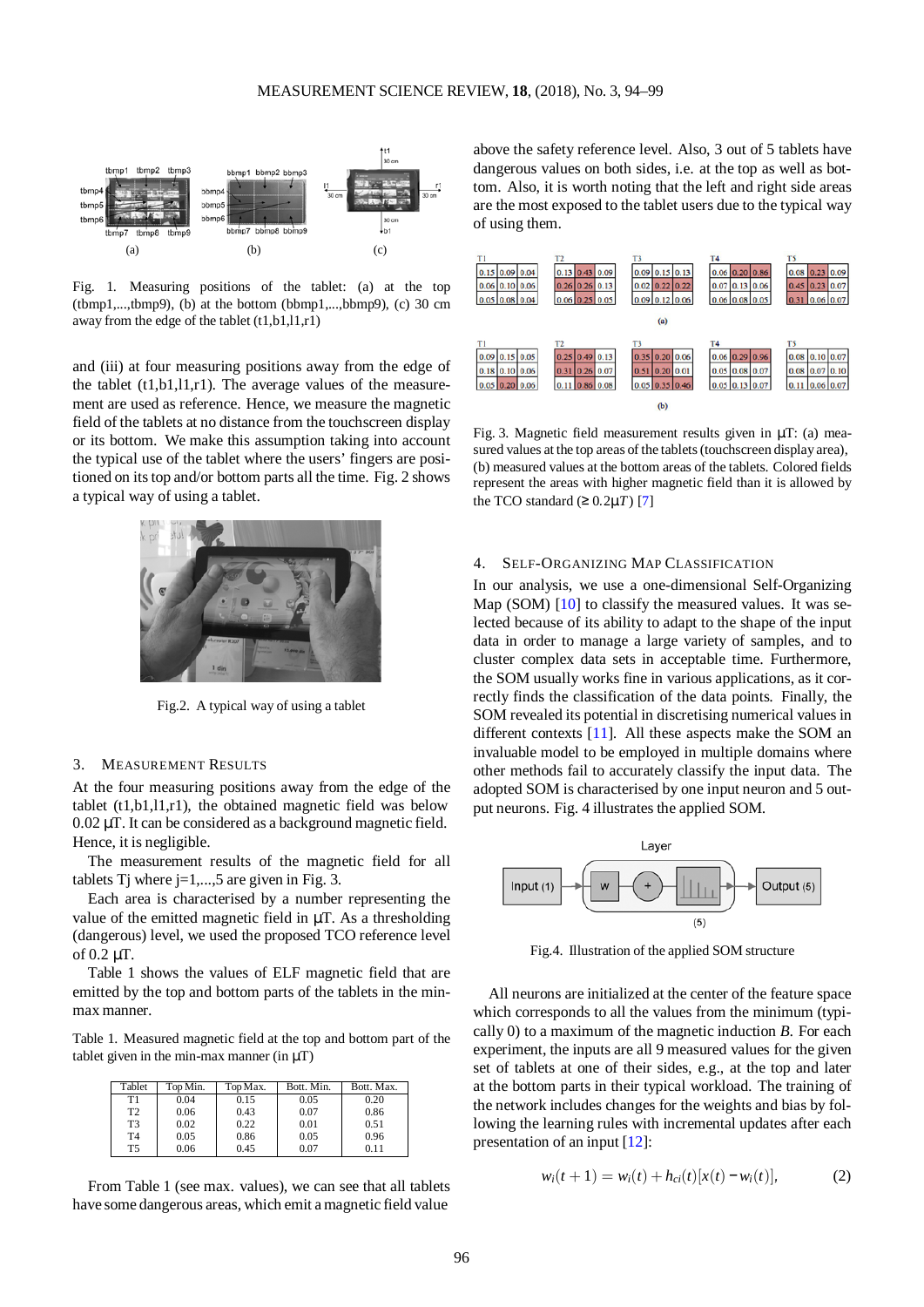<span id="page-3-0"></span>

Fig.5. Classification of the five tablets' magnetic field values at all nine measuring top positions (tbmp1...tbmp9)

| $0.15$ 0.09 0.04 | $0.13$ 0.43 0.09    | 0.09 0.15 0.13       | $0.06$ 0.2 0.86  | 0.08<br>0.09     |
|------------------|---------------------|----------------------|------------------|------------------|
| $0.06$ 0.10 0.06 |                     | 22 0.22<br>0.02      | $0.07$ 0.13 0.06 | $0.45$ 0.23 0.07 |
| $0.05$ 0.08 0.04 | 250.05<br>$0.06$ 0. | $0.09$ $0.12$ $0.06$ | $0.06$ 0.08 0.05 | 31 0.06 0.07     |

<span id="page-3-1"></span>Fig.6. Dangerousness maps of the ELF magnetic field levels for the top parts of the measured tablets

where  $w_i(t)$  is the *i*-th weight of the network at time *t*;  $h_{ci}$  the neighborhood function;  $x -$  the current input vector, and *i*=1...5.

The inputs are presented in random order for 1000 epochs in each simulation. Every training sample causes changes in the position of the nearest neuron, the most in accordance to the update value - an increment by which the neuron is moved towards the current position of the input. The Euclidean dis-tance is used here as a measure [\[12\]](#page-5-11):

$$
c = argmin_{i} ||x - w_{i}|| = argmin_{i} \quad (x_{0} - w_{i0})^{2} + \dots + (x_{k} - w_{ik})^{2},
$$
\n(3)

where *x* and *wi* are one-dimensional for this particular realization. All other neurons change their position in a lighter degree. After reaching the end of the last epoch, the training is finished and the position of all neurons along the *B* axis gives the cluster centroids. This is the final step of the clustering process.

In the next stage, which is the simulation of the network for every tablet at the given mode and side, all induction values are independently passed one by one through the input. Inside the SOM, the closest neuron is found for them by calculating the Euclidean distance to all 5 weights and selecting the minimal from them. A number from 1 to 5 is generated at the output denoting the associated class which the current test sample belongs to. Thus, the classification process takes place.

## 5. CLASSIFICATION RESULTS AND DISCUSSION

Fig. [5](#page-3-0) shows the classification results(5 classes) from all five tablets measured at the top positions. If we project the ELF magnetic field levels obtained by the classification into the measuring positions, then we can build a map of ELF magnetic field dangerousnesslevels. This map is shown in Fig. [6.](#page-3-1)

The ELF magnetic field levels are given in Tabl[e 2.](#page-3-2)

<span id="page-3-2"></span>Table 2. The ELF magnetic field levels obtained by the SOM classification for the top parts of the tablets in the min-max manner (in  $\mu$ T)

| Magnetic field level | Dangerousness    | Min. | Max. |
|----------------------|------------------|------|------|
| $L1$ (cyan)          | Highly Dangerous | 0.43 | 0.86 |
| $L2$ (orange)        | Dangerous        | 0.22 | 0.31 |
| $L3$ (green)         | Middle Safe      | 0.12 | 0.20 |
| $L4$ (blue)          | Safe             | 0.07 | 0.10 |
| $L5$ (brown)         | High Safe        | 0.02 | 0.07 |

From Table [2,](#page-3-2) we can see that the top part of the tablet emits two dangerous levels of ELF magnetic field, which are L1 and L2, and three safe levels of ELF magnetic field, which are L3, L4, and L5. The highest peak is 0.86 *µ*T, which is much higher than the safety reference limit of  $0.2 \mu T$  [\[7\]](#page-5-6).

From Fig. [5,](#page-3-0) we can observe that 40-60% of the top positions in most of the tablets emit Highly Dangerous and Dangerous levels or a Middle Safe level, which is a borderline level of values just below or equal to the safety reference limit of 0.2 *µ*T.

From the top dangerousness maps of Fig. [6,](#page-3-1) we can notice that the Highly Dangerous, Dangerous, and Middle Safe levels mostly cover the areas where CPU and RAM are located. It can be observed in T4, where the Highly Dangerous and Middle Safe levels of ELF magnetic field are obtained in correspondence with the RAM, followed by the CPU, with values of 0.86  $\mu$ T, 0.2  $\mu$ T and 0.13  $\mu$ T, respectively. Also, in T5 the RAM and CPU emit a Dangerous level, with values of 0.31  $\mu$ T and 0.23  $\mu$ T, respectively. Also, in T1 the highest peak of ELF magnetic field is obtained in correspondence with the CPU, emitting a Middle Safe level with a value of 1.15 *µ*T. Similar considerations can be performed for T2 and T3, where the areas emitting Highly Dangerous and Dangerous levels have a correspondence with the CPU and RAM, with the highest peaks of 0.43 *µ*T and 0.22 *µ*T, respectively.

Fig. [7](#page-4-0) shows the classification results (5 classes) for all five tablets measured at the bottom positions. The ELF magnetic field levels projected into themeasuring positions provide the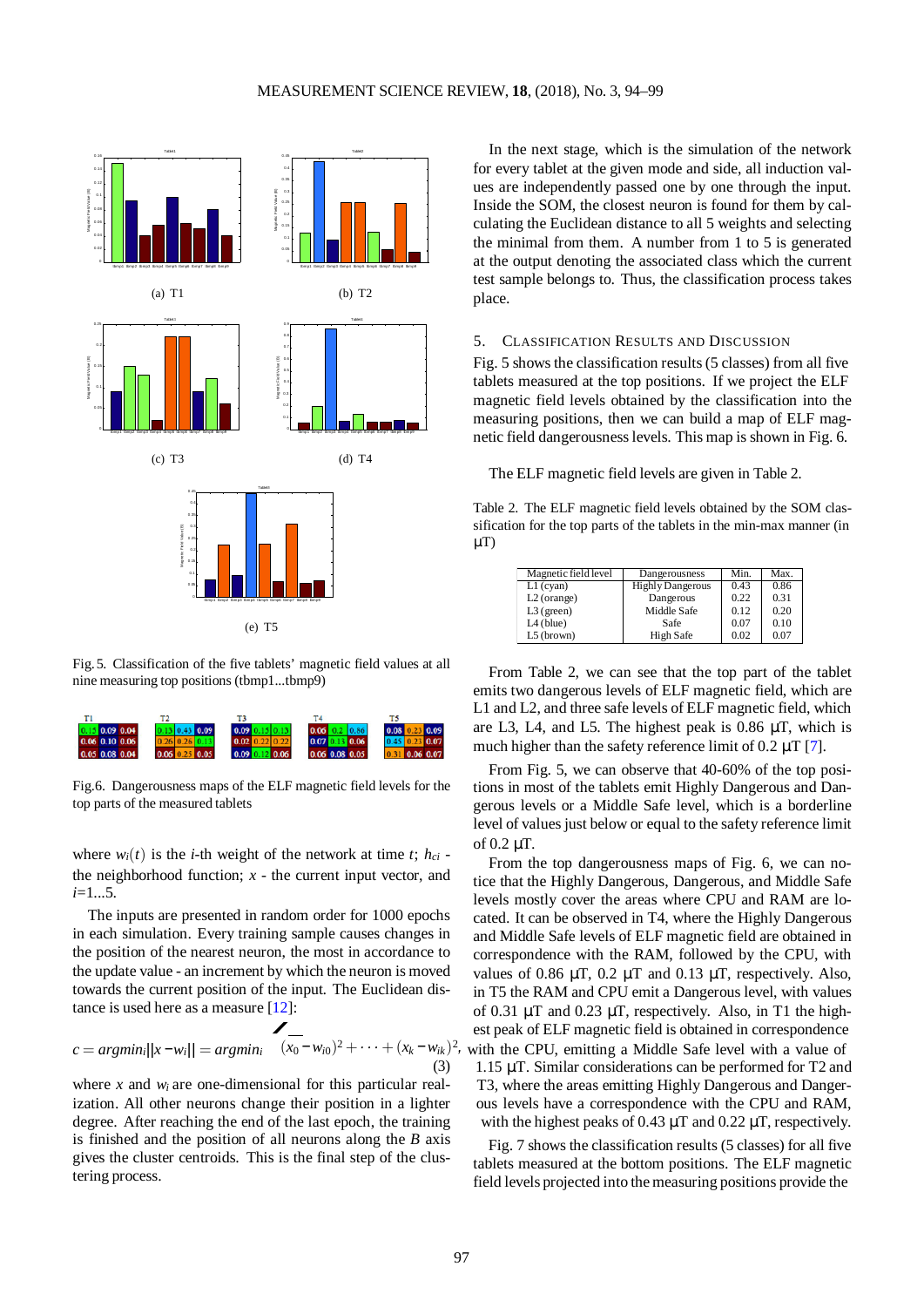<span id="page-4-0"></span>

Fig.7. Classification of the five tablets' magnetic field values at all nine measuring bottom positions(bbmp1...bbmp9)

| $0.09$ $0.15$ $0.05$ | 0.13                 | 35 0.20 0.06     | $0.06$ 0.29 0.96 | $0.08$ 0.10 0.07 |
|----------------------|----------------------|------------------|------------------|------------------|
| $0.18$ 0.10 0.06     | $0.3110.26$ 0.07     | $0.51$ 0.20 0.01 | $0.05$ 0.08 0.07 | $0.08$ 0.07 0.10 |
| $0.05$ $0.20$ $0.06$ | $0.11$ $0.86$ $0.08$ | 0.05             | $0.05$ 0.13 0.07 | $0.11$ 0.06 0.07 |

<span id="page-4-1"></span>Fig.8. Dangerousness maps of the ELF magnetic field levels for the bottom parts of the measured tablets

dangerousness maps of the ELF magnetic field levels given in Fig. [8.](#page-4-1)

The ELF magnetic field levels are given in Tabl[e 3.](#page-4-2)

<span id="page-4-2"></span>Table 3. The ELF magnetic field levels obtained by the SOM classification for the bottom parts of the tablets in the min-max manner  $(in \mu T)$ 

| Magnetic field levels | Dangerousness           | Min. | Max. |
|-----------------------|-------------------------|------|------|
| $L1$ (cyan)           | <b>Highly Dangerous</b> | 0.86 | 0.96 |
| $L2$ (orange)         | Middle Dangerous        | 0.35 | 0.51 |
| $L3$ (green)          | Dangerous               | 0.18 | 0.31 |
| $L4$ (blue)           | Safe                    | 0.09 | 0.15 |
| $L5$ (brown)          | High Safe               | 0.01 | 0.08 |

From Table [3,](#page-4-2) we can realize that the bottom part of the tablet emits three dangerous levels of ELF magnetic field, i.e. L1, L2, and L3, and only two safe levels of ELF magnetic field, i.e. L4 and L5. L3 is a borderline level, because it includes some values which are just below the safety reference limit of 0.2  $\mu$ T [\[7\]](#page-5-6). However, it is considered as a danger-<br>ous level, because most of the included values are above the

reference limit of 0.2 *µ*T. The highest peak of ELF magnetic field is 0.96  $\mu$ T, which is noticeably higher than the safety reference limit of 0.2 *µ*T.

Fig. [7](#page-4-0) shows that two out of five tablets, i.e. T2 and T3, have 50-60% of positions emitting Highly Dangerous, Middle Dangerous or Dangerous levels. The other two tablets, T1 and T4 have 20% of positions with Highly Dangerous or Dangerous levels. Finally, the last tablet, T5, safely emits at its bottom positions.

From the bottom maps in Fig. [8,](#page-4-1) it is confirmed that the positions emitting the highest dangerous levels are mostly associated with the RAM and CPU. It indicates that these components not only have an influence on the top part, but also on the bottom part of the tablet. On the contrary, it is interesting to observe that the battery has only an influence in ELF magnetic field emission on the bottom part of the tablet, because of its disposition in the tablet case. In particular, in T4 the position where the CPU is located emits a Highly Dangerous level, with a value of 0.96 *µ*T, followed by the position where the RAM is located, emitting a Dangerous level, with a value of 0.29 *µ*T. Also, in T1 a Dangerous level is obtained in the area where the battery is positioned, with the highest peak of 0.20 *µ*T. Finally, T2 and T3 obtain Highly Dangerous, Middle Dangerous and Dangerous levels in the area of the CPU, RAM, and battery. In particular, in T2 the highest peak of ELF magnetic field is reached at the Highly Dangerous level, with a value of  $0.86 \mu$ T. In T3, the highest peak is obtained at the Middle Dangerous level, with a value of 0.51 *µ*T. In both cases, this peak is much higher than the safety reference limit of  $0.2 \mu T$ .

A comparison between the top and the bottom ELF magnetic field levels shows that the bottom part emits higher dangerous levels than the top part. It is clearly visible from Tables [2](#page-3-2) and [3.](#page-4-2) In fact, Highly Dangerous level is higher for the bottom part than for the top part of the tablet. Also, Middle Dangerous level is detected as a bottom range, but not detected as a top range. Dangerous level is very similar for the top and bottom parts. However, it is worth noting that the bottom part of the tablet adds a dangerous level (Middle Dangerous) which is not emitted at the top part of the tablet. On the contrary, Middle Safe level is emitted by the top part of the tablet (see Table [2\)](#page-3-2), but it is not found at the bottom part of the tablet (see Table [3\)](#page-4-2). Hence, a safe level is emitted at the top part, but not emitted at the bottom part. On the other hand, it is worth noting from Fig. [5](#page-3-0) that most of the tablets have 40-60% of top positions with dangerous levels of ELF magnetic field. It is different from Fig. [7](#page-4-0) where only 2 out of 5 tablets have 50-60% of bottom positions with dangerous levels. Nonetheless, in the last case, the ELF magnetic field value associated with these bottom positions is much higher than the value of the first case associated to the top positions.

From the aforementioned results, it is worth noting that the tablets do not emit the same level of measured magnetic field, which is emitted by the laptops  $[1]$ ,  $[8]$ ,  $[9]$ ,  $[13]$ . However, their intensity is still above the safety reference level proposed by TCO. To have a fair comparison between the tablets' and